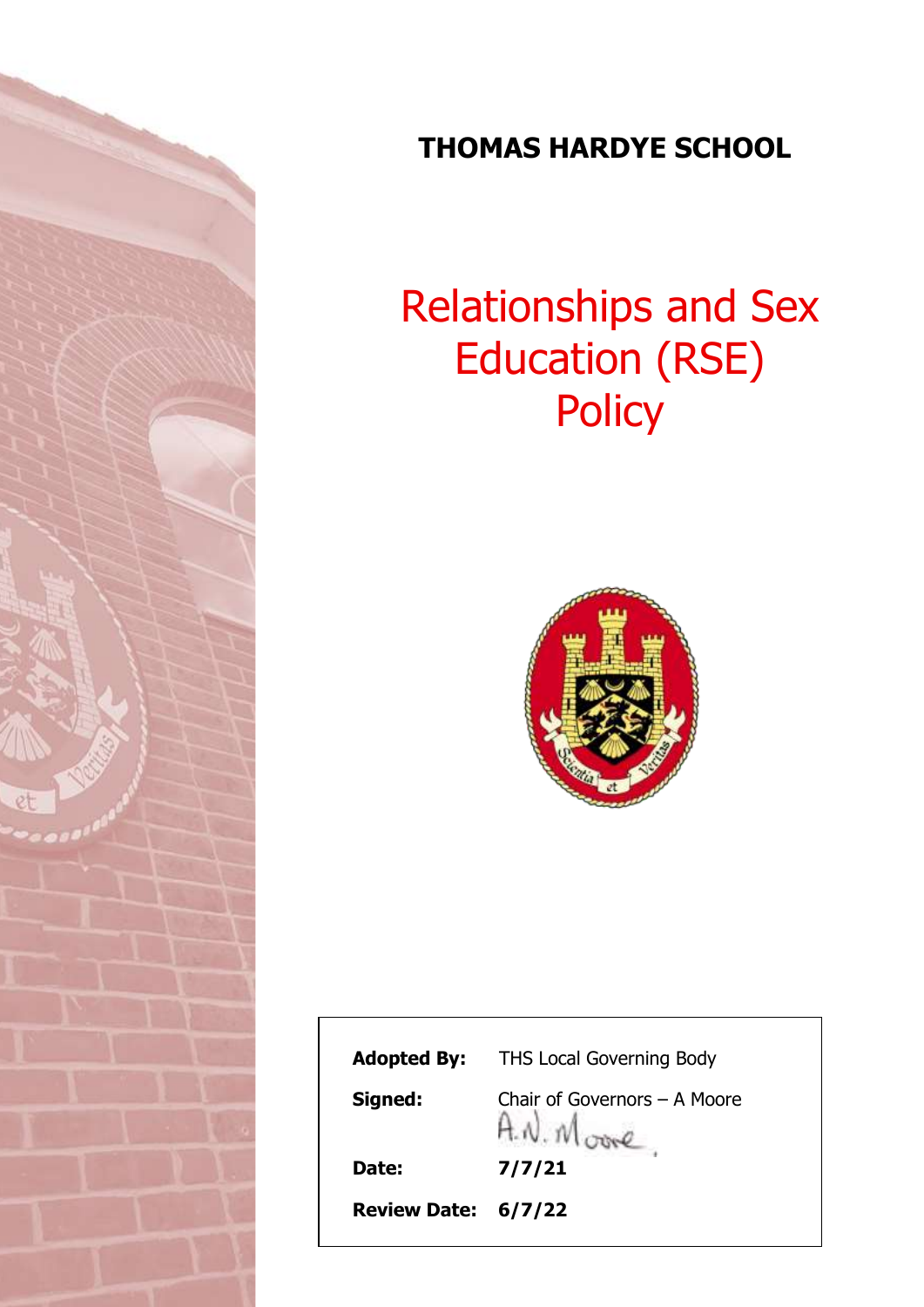# **1. Aims**

Relationships and Sex Education (RSE) is defined by the PSHE Association as 'learning about the emotional, social and physical aspects of growing up, relationships, sex, human sexuality and sexual health'. This content is delivered in an age appropriate way. RSE is not about the promotion of sexual activity.

RSE makes a significant contribution to the school's legal duties to prepare pupils for the opportunities, responsibilities and experiences of adult life and promote the spiritual, moral, social cultural mental and physical development of pupils.

The aims of RSE at The Thomas Hardye School are to:

- Provide a framework in which sensitive discussions can take place.
- Prepare pupils for puberty, and give them an understanding of sexual development and the importance of health and hygiene.
- Help pupils develop feelings of self-respect, confidence and empathy.
- Create a positive culture around issues of sexuality and relationships.
- Teach pupils the correct vocabulary to describe themselves and their bodies.

#### **2. Statutory requirements**

Academies do not have to follow the National Curriculum and as such, are not obliged to teach RSE. If academies do teach RSE, they are required by their funding agreements to have regard to guidance issued by the secretary of state as outlined in section 403 of the Education Act 1996.

You should also refer to your funding agreement and articles of association for further information. – What does this mean!?

#### **3. Policy development**

This policy has been developed in consultation with staff, pupils and parents. The consultation and policy development process involved the following steps:

- 1. Review a working group of staff pulled together all relevant information including relevant national and local guidance.
- 2. SLT consultation senior leaders were given the opportunity to look at the policy and make recommendations.
- 3. Parent/stakeholder consultation parents and any interested parties were invited to submit their responses to the draft policy.
- 4. Pupil consultation The student voice panel were consulted to investigate what pupils want from their RSE.
- 5. Ratification once amendments were made, the policy was shared with governors and ratified

#### **4. Curriculum**

The topics students are expected to have covered by the end of Year 11 are set out in Appendix 1, but we may need to adapt them as and when necessary. If pupils ask questions outside the scope of our curriculum, teachers will respond in an appropriate manner so pupils are fully informed.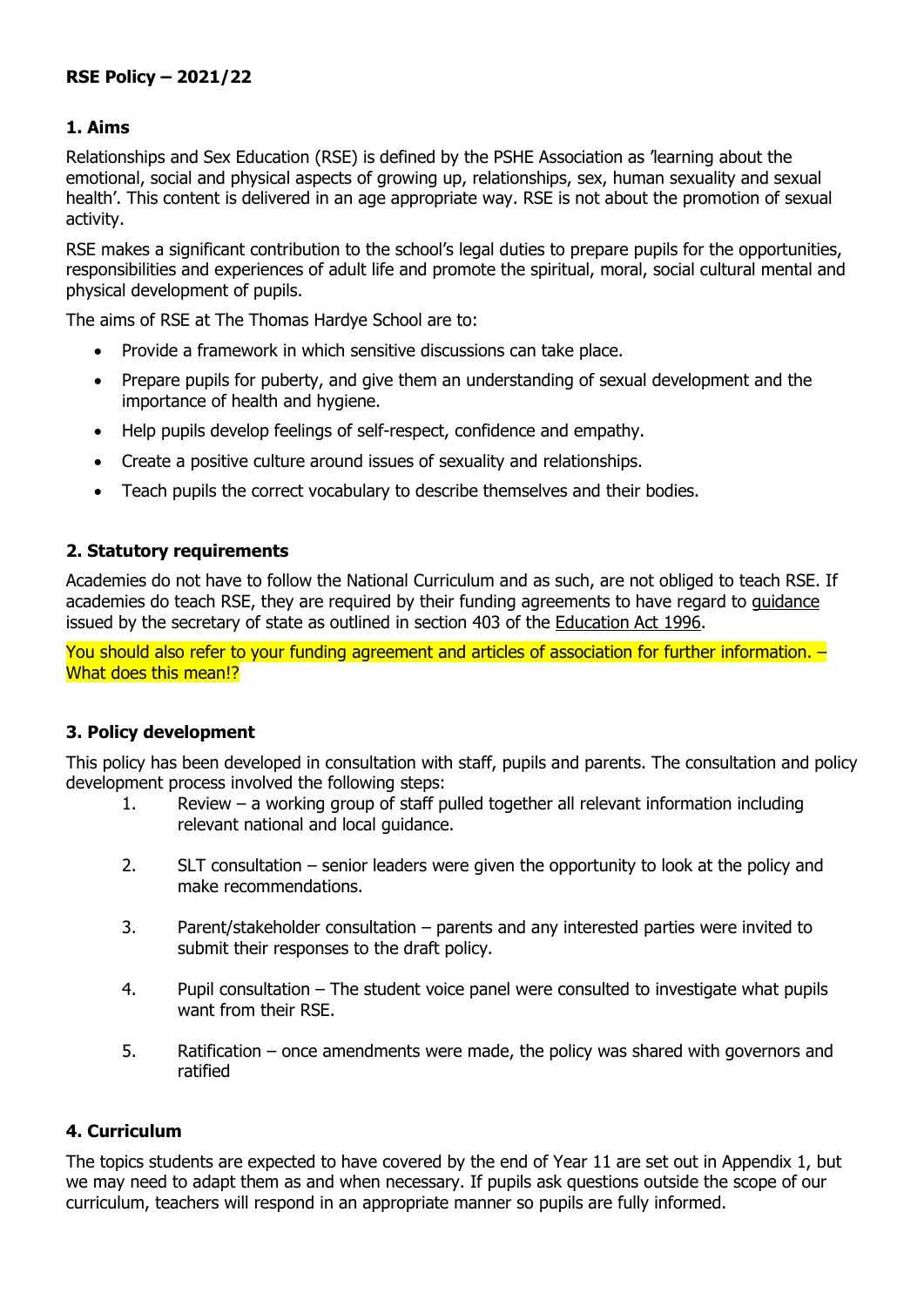Some elements of sex education are statutory. Learning about 'the changing adolescent body' is part of statutory Health Education. National Curriculum Science is also statutory. At key stage 3 and 4 this includes teaching about reproduction in humans, for example the structure and function of the male and female reproductive systems, menstrual cycles, gametes, fertilisation, gestation, birth and HIV/AIDS.

### **5. Delivery of RSE**

RSE is taught within the personal, social, health and citizenship education (PSHCE) curriculum. Biological aspects of RSE are taught within the science curriculum, and other aspects are included in Theology and Ethics (T&E) and in other curriculum areas such as PE, English and Drama.

Pupils also receive stand-alone sessions delivered by trained health professionals and other visiting speakers which take place during mornings/days off-timetable. In addition, the RSE curriculum is delivered through assemblies, tutor-time activities, pastoral support, school displays and other sources of written information and via targeted intervention, where appropriate, with vulnerable individuals.

Across all Key Stages, pupils will be supported with developing the following skills:

- Communication, including how to manage changing relationships and emotions
- Recognising and assessing potential risks
- Assertiveness
- Seeking help and support when required
- Informed decision-making
- Self-respect and empathy for others
- Recognising and maximising a healthy lifestyle
- Managing conflict
- Discussion and group work

#### **6. Equality**

This school delivers RSE with regards to the Equality Act 2010 and observance of the protected characteristics of age, sex, race, disability, religion or belief, gender reassignment, pregnancy or maternity, marriage or civil partnership and sexual orientation. We recognise that children have varying needs regarding RSE depending on their circumstances and background. The school believes that all people should have access to RSE that is relevant to their particular needs.

#### **7. Roles and responsibilities**

#### **7.1 The governing board**

The governing board will approve the RSE policy, and hold the headteacher to account for its implementation.

#### **7.2 The headteacher**

The headteacher is responsible for ensuring that RSE is taught consistently across the school, and for managing requests to withdraw pupils from non-statutory components of RSE (see section 8).

#### **7.3 Staff**

Staff are responsible for:

- Delivering RSE in a sensitive way.
- Modelling positive attitudes to RSE.
- Monitoring progress.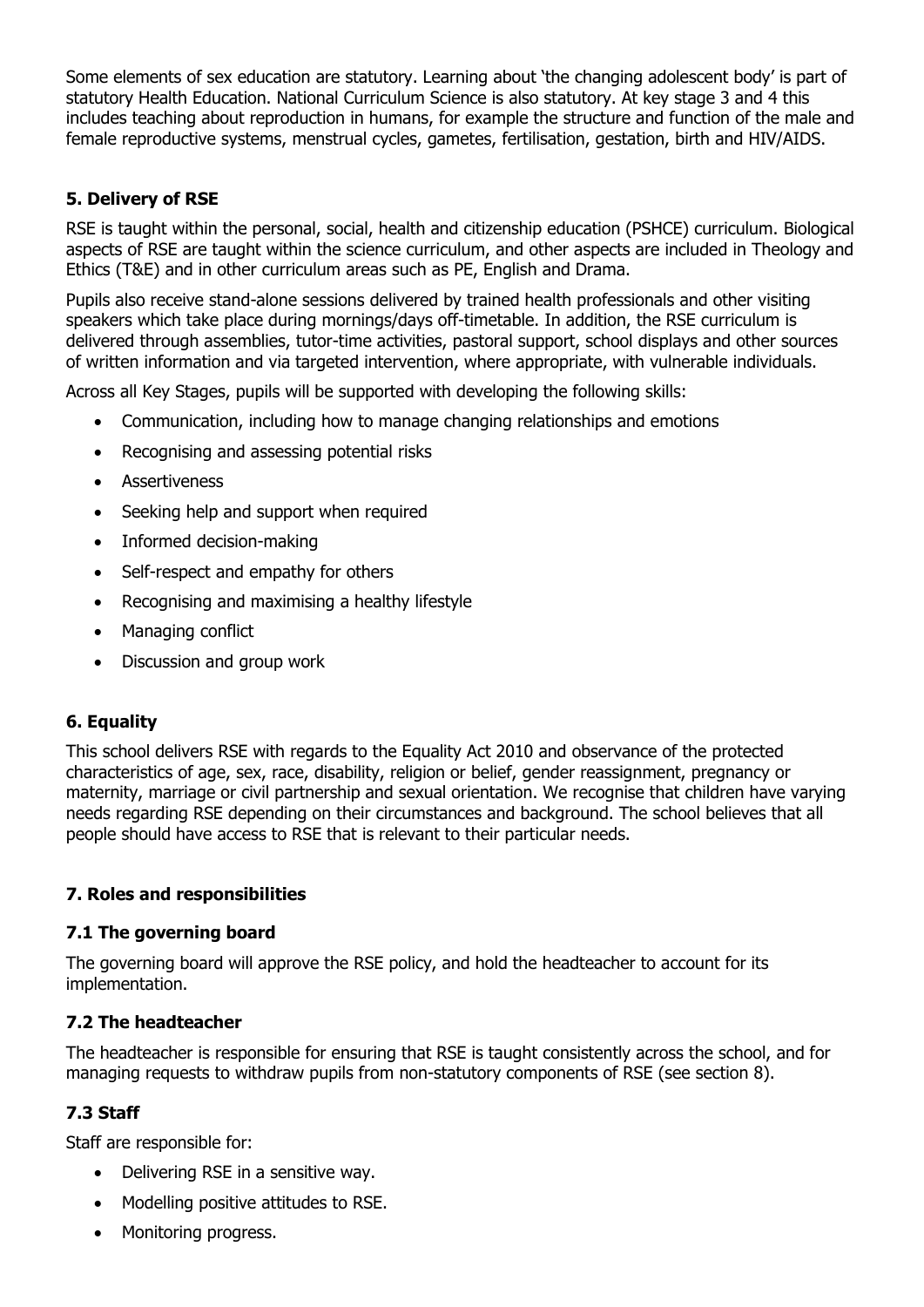- Responding to the needs of individual pupils.
- Responding appropriately to pupils whose parents wish them to be withdrawn from the nonstatutory components of RSE.

Staff do not have the right to opt out of teaching RSE. Staff who have concerns about teaching RSE are encouraged to discuss this with the headteacher.

The PSHCE co-ordinator has overall responsibility for the curriculum intent and implementation. They are supported by the Assistant Headteacher with responsibility for PSHCE.

### **7.4 Pupils**

Pupils are expected to engage fully in RSE and, when discussing issues related to RSE, treat others with respect and sensitivity.

#### **8. Parents' right to withdraw**

Parents have the right to withdraw their children from the non-statutory components of RSE. Requests for withdrawal should be put in writing and addressed to the headteacher. A copy of withdrawal requests will be placed in the pupil's educational record. The headteacher, or a member of the senior leadership team, will discuss the request with parents and take appropriate action. Alternative work will be given to pupils who are withdrawn from RSE.

#### **9. Training**

There is a PSHE team who are regularly trained and updated in this subject area. They are responsible for RSE. The school is committed to ensuring that everyone involved with teaching, or supporting the teaching of RSE receives appropriate and ongoing professional development in order to maintain whole school consistency and high standards for the children/young people in our care.

#### **10. Monitoring arrangements**

The delivery of RSE is monitored by the PSHCE co-ordinator by reviewing and updating the curriculum, conducting learning walks and speaking to groups of students and staff.

This policy will be reviewed by the PSHCE co-ordinator **annually.** At every review, the policy will be approved by the governing board.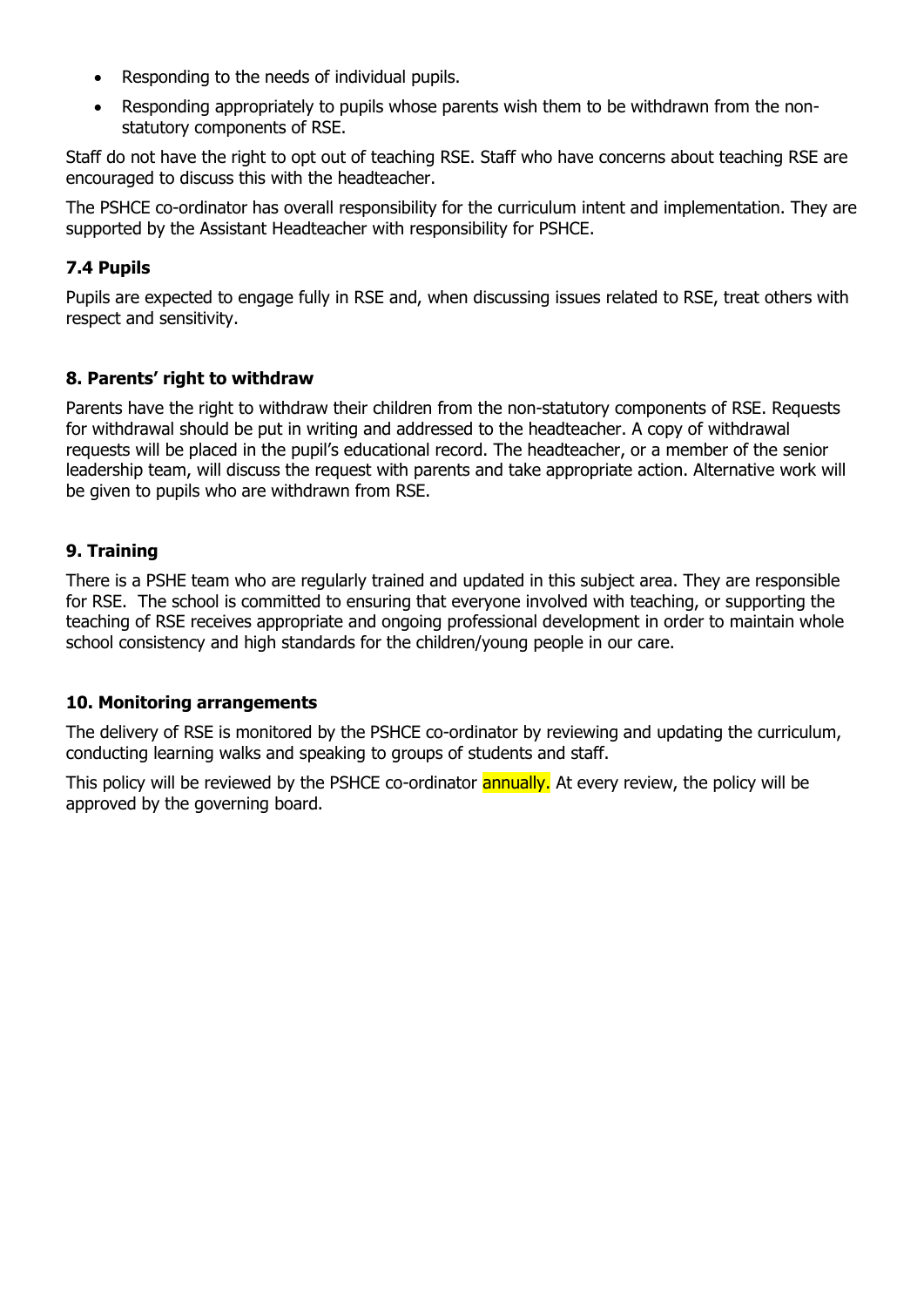# **Appendix 1**

## **DfE Guidance.**

Schools should continue to develop knowledge on topics specified for primary as required and in addition cover the following content by the end of secondary:

#### **Families:**

- that there are different types of committed, stable relationships.
- how these relationships might contribute to human happiness and their importance for bringing up children.
- what marriage is, including their legal status for example, that marriage carries legal rights and protections not available to couples who are cohabiting or who have married, for example, in an unregistered religious ceremony.
- why marriage is an important relationship choice for many couples and why it must be freely entered into.
- the characteristics and legal status of other types of long-term relationships.
- the roles and responsibilities of parents with respect to raising of children, including the characteristics of successful parenting.
- how to determine whether other children, adults or sources of information are trustworthy, judge when a family, friend, intimate or other relationship is unsafe (and to recognise this in others' relationships), how to seek help or advice, including reporting concerns about others, if needed

#### **Respectful relationships, including friendships:**

- the characteristics of positive and healthy friendships, in all contexts including online, such as:
- trust, respect, honesty, kindness, generosity, boundaries, privacy, consent and the management of conflict
- reconciliation and ending relationships, this includes different (non-sexual) types of relationship
- practical steps they can take in a range of different contexts to improve or support respectful relationships
- how stereotypes, in particular stereotypes based on sex, gender, race, religion, sexual orientation or disability, can cause damage (for example, how they might normalise non-consensual behaviour or encourage prejudice)
- that in school and in wider society they can expect to be treated with respect by others, and that in turn they should show due respect to others, including people in positions of authority and due tolerance of other people's beliefs
- about different types of bullying (including cyberbullying), the impact of bullying, responsibilities of bystanders to report bullying and how and where to get help
- that some types of behaviour within relationships are criminal, including violent behaviour and coercive control
- what constitutes sexual harassment and sexual violence and why these are always unacceptable
- the legal rights and responsibilities regarding equality (particularly with reference to the protected characteristics as defined in the Equality Act 2010) and that everyone is unique and equal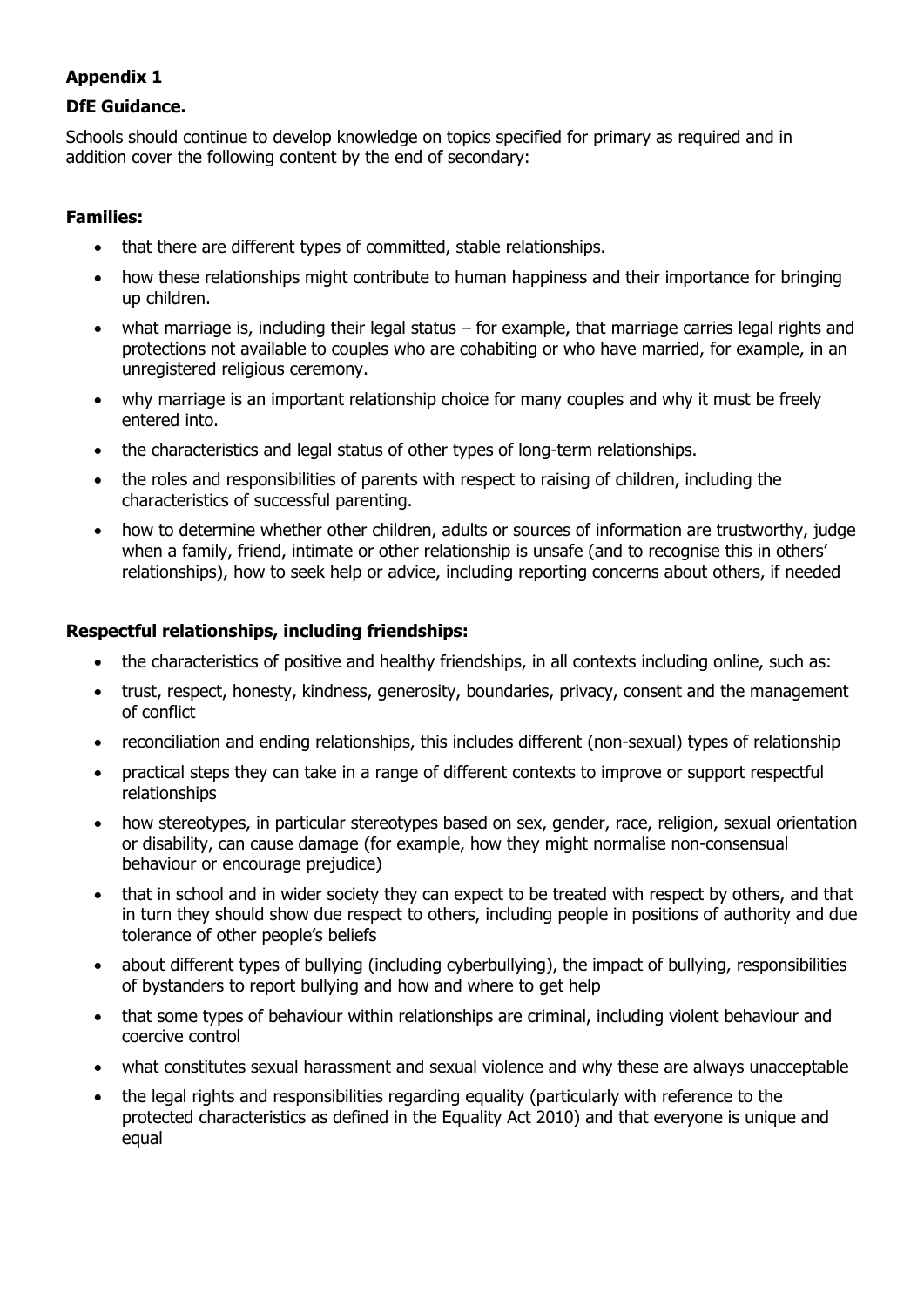#### **Online and media**

- their rights, responsibilities and opportunities online, including that the same expectations of behaviour apply in all contexts, including online
- about online risks, including that any material someone provides to another has the potential to be shared online and the difficulty of removing potentially compromising material placed online
- not to provide material to others that they would not want shared further and not to share personal material which is sent to them
- what to do and where to get support to report material or manage issues online
- the impact of viewing harmful content
- that specifically sexually explicit material, for example pornography, presents a distorted picture of sexual behaviours, can damage the way people see themselves in relation to others and negatively affect how they behave towards sexual partners
- that sharing and viewing indecent images of children (including those created by children) is a criminal offence which carries severe penalties including jail
- how information and data is generated, collected, shared and used online

#### **Being safe**

- the concepts of, and laws relating to, sexual consent, sexual exploitation, abuse, grooming, coercion, harassment, rape, domestic abuse, forced marriage, honour-based violence and FGM, and how these can affect current and future relationships
- how people can actively communicate and recognise consent from others, including sexual consent, and how and when consent can be withdrawn, in all contexts, including online

#### **Intimate and sexual relationships, including sexual health**

- how to recognise the characteristics and positive aspects of healthy one-to-one intimate relationships, which include mutual respect, consent, loyalty, trust, shared interests and outlook, sex and friendship
- that all aspects of health can be affected by choices they make in sex and relationships, positively or negatively, for example physical, emotional, mental, sexual and reproductive health and wellbeing
- the facts about reproductive health, including fertility and the potential impact of lifestyle on fertility for men and women and menopause
- that there are a range of strategies for identifying and managing sexual pressure, including understanding peer pressure, resisting pressure and not pressurising others
- that they have a choice to delay sex or to enjoy intimacy without sex
- the facts about the full range of contraceptive choices, efficacy and options available
- the facts around pregnancy including miscarriage
- that there are choices in relation to pregnancy (with medically and legally accurate, impartial information on all options, including keeping the baby, adoption, abortion and where to get further help)
- how the different sexually transmitted infections (STIs), including HIV and AIDs, are transmitted, how risk can be reduced through safer sex (including through condom use) and the importance of and facts about testing
- about the prevalence of some STIs, the impact they can have on those who contract them and key facts about treatment
- how the use of alcohol and drugs can lead to risky sexual behaviour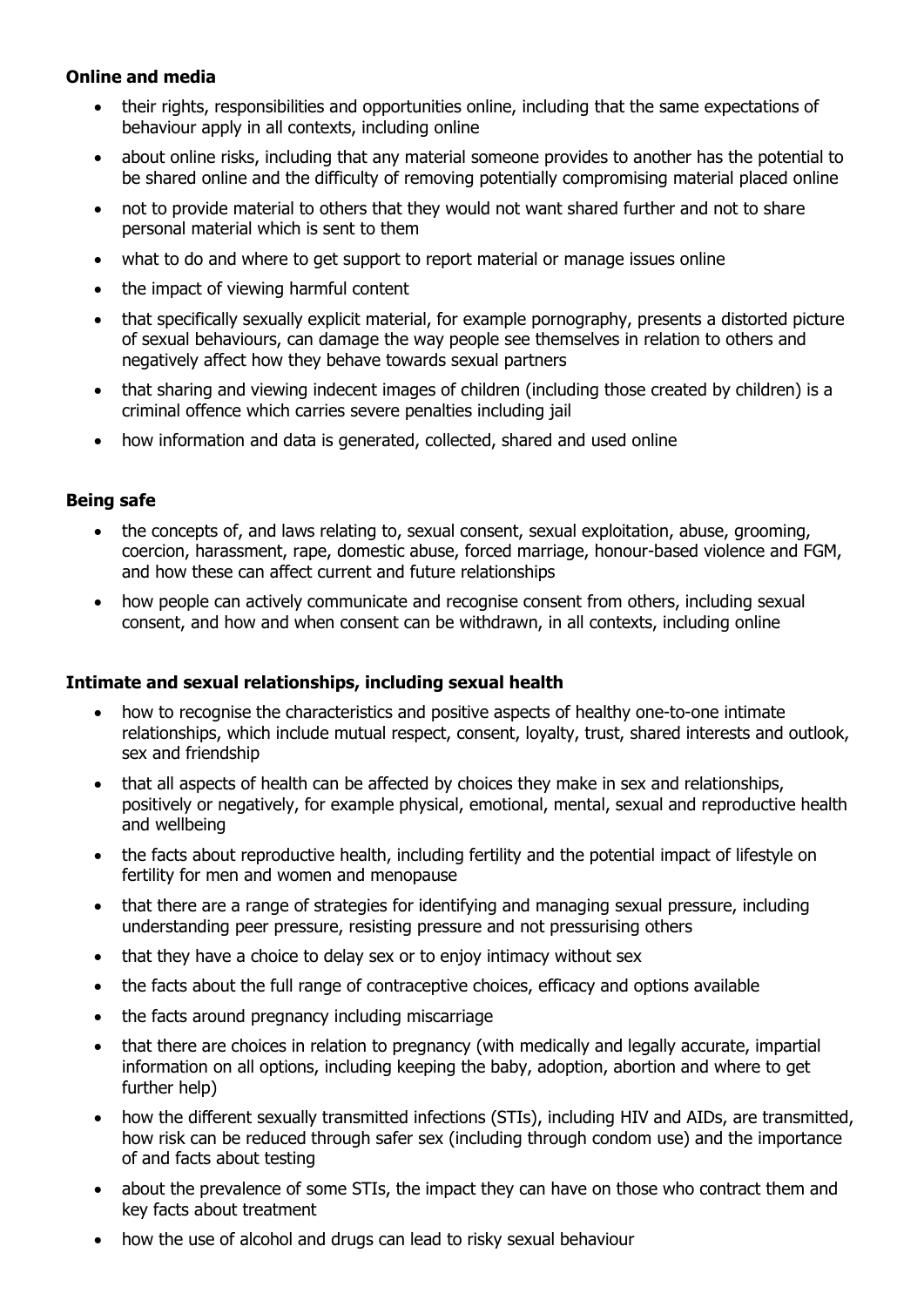how to get further advice, including how and where to access confidential sexual and reproductive health advice and treatment

#### **The Law**

It is important to know what the law says about sex, relationships and young people, as well as broader safeguarding issues. This includes a range of important facts and the rules regarding sharing personal information, pictures, videos and other material using technology. This will help young people to know what is right and wrong in law, but it can also provide a good foundation of knowledge for deeper discussion about all types of relationships. There are also many different legal provisions whose purpose is to protect young people and which ensure young people take responsibility for their actions.

Pupils should be made aware of the relevant legal provisions when relevant topics are being taught, including for example:

- marriage
- consent, including the age of consent
- violence against women and girls
- online behaviours including image and information sharing (including 'sexting', youth-produced sexual imagery, nudes, etc.)
- pornography
- abortion
- sexuality
- gender identity
- substance misuse
- violence and exploitation by gangs
- extremism and radicalisation
- criminal exploitation (for example, through gang involvement or 'county lines' drugs operations)
- hate crime
- female genital mutilation (FGM)